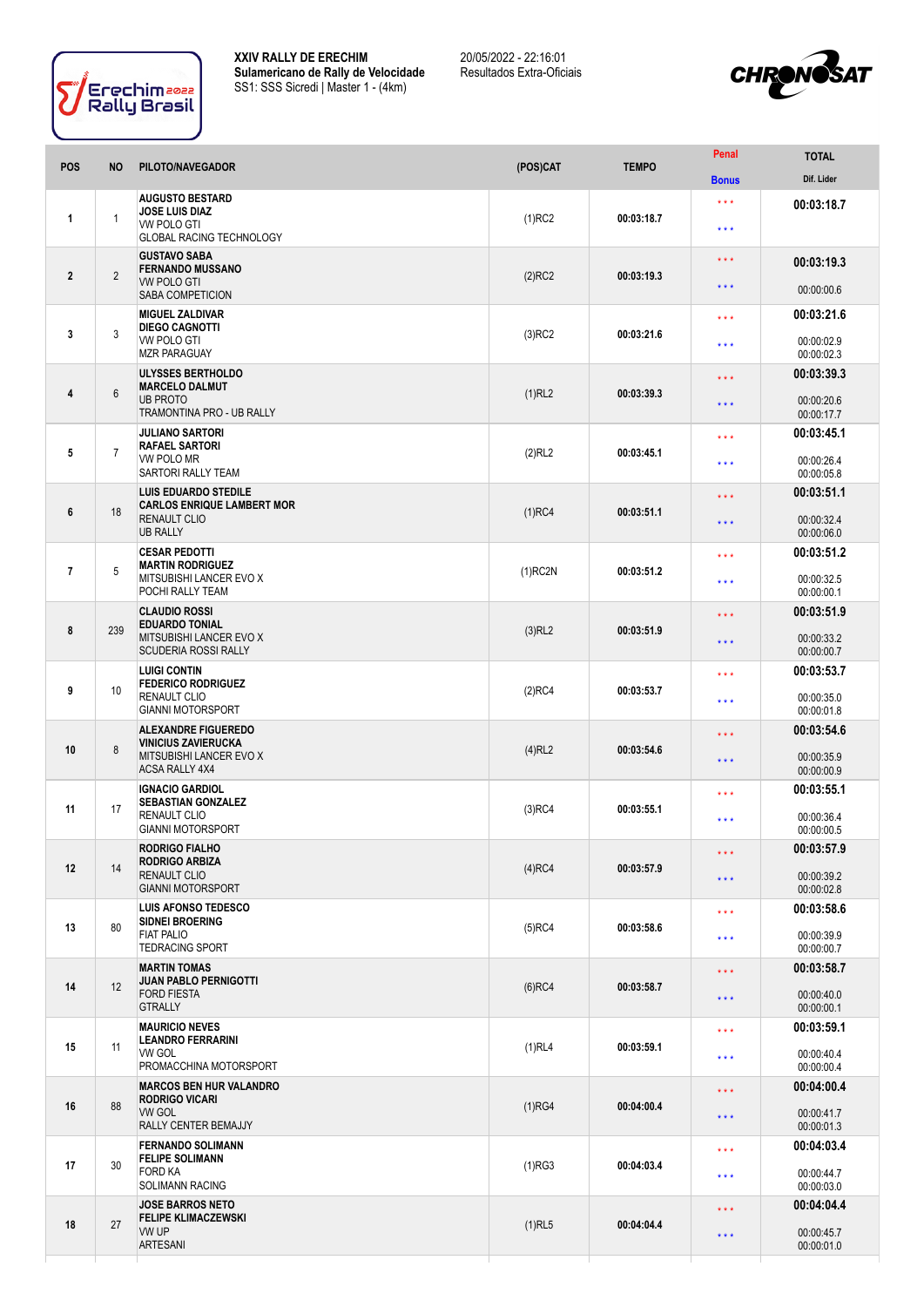| 19 | 16  | <b>RAUL MARCELO FAGUNDEZ</b><br><b>NESTOR ORTEGA</b>                                                     | $(7)$ RC4                          | 00:04:05.7 | $***$                                        | 00:04:05.7               |
|----|-----|----------------------------------------------------------------------------------------------------------|------------------------------------|------------|----------------------------------------------|--------------------------|
|    |     | PEUGEOT 307<br>RAUL MARCELO FAGUNDEZ                                                                     |                                    |            | $\star\star\star$                            | 00:00:47.0<br>00:00:01.3 |
|    |     | <b>VICTOR CORREA</b><br><b>MAICOL SOUZA</b>                                                              |                                    |            | $\star$ $\star$ $\star$                      | 00:04:06.3               |
| 20 | 19  | PEUGEOT 207<br><b>UNIFENAS - RT1</b>                                                                     | $(2)$ RL5                          | 00:04:06.3 | $\star\star\star$                            | 00:00:47.6<br>00:00:00.6 |
|    |     | <b>ALAN CARDOSO</b>                                                                                      |                                    |            | $\star\star\star$                            | 00:04:06.4               |
| 21 | 34  | <b>CASSIO NAVARINI</b><br><b>FIAT PALIO</b><br>PANAMBI RALLY TEAM                                        | (2)RG3                             | 00:04:06.4 | $\star\star\star$                            | 00:00:47.7<br>00:00:00.1 |
|    |     | <b>EVANDRO CARBONERA</b>                                                                                 |                                    |            | $\star\star\star$                            | 00:04:06.5               |
| 22 | 38  | <b>JEAN PAULO KLEIN</b><br>PEUGEOT 207<br><b>NOVA ITALIA RS RALLY</b>                                    | $(3)$ RL5                          | 00:04:06.5 | $\star\star\star$                            | 00:00:47.8<br>00:00:00.1 |
|    |     | <b>WILFRED KLASSEN</b>                                                                                   |                                    |            | $\star\star\star$                            | 00:04:07.3               |
| 23 | 4   | <b>JUAN CABRERA</b><br>MITSUBISHI LANCER EVO X<br><b>TORRES COMPETICION</b>                              | $(2)$ RC2N                         | 00:04:07.3 | $\star\star\star$                            | 00:00:48.6<br>00:00:00.8 |
|    |     | <b>MAURICIO JAROZESKI</b>                                                                                |                                    |            |                                              | 00:04:07.7               |
| 24 | 24  | <b>JOAO REMOR</b><br><b>VW GOL</b>                                                                       | (2)RG4                             | 00:04:07.7 | $\star\star\star$<br>$\star\star\star$       | 00:00:49.0<br>00:00:00.4 |
|    |     | PANAMBI RALLY TEAM<br><b>LUCIANO FLECK</b>                                                               |                                    | 00:04:07.8 |                                              | 00:04:07.8               |
| 25 | 71  | <b>THIAGO OSTERNACK</b><br>VW UP                                                                         | $(4)$ RL5                          |            | $\star\star\star$<br>$\star\star\star$       | 00:00:49.1               |
|    |     | PROMACCHINA MOTORSPORT                                                                                   |                                    |            |                                              | 00:00:00.1               |
| 26 | 217 | <b>RAFAEL KARPINSKI</b><br><b>VW GOL</b>                                                                 | <b>RAFAEL CABELLO</b><br>$(1)$ RG5 | 00:04:14.3 | $\star\star\star$                            | 00:04:14.3               |
|    |     | AFA NO RALLY GAUCHO                                                                                      |                                    |            | $\star\star\star$                            | 00:00:55.6<br>00:00:06.5 |
|    |     | <b>VANDERLEI CARMINATTI</b>                                                                              |                                    |            | $\star\star\star$                            | 00:04:14.6               |
| 27 | 21  | <b>MARCO MARINI</b><br>CHEVROLET CELTA<br><b>RC RACING - PNEUBEST</b>                                    | $(5)$ RL5                          | 00:04:14.6 | $* * *$                                      | 00:00:55.9<br>00:00:00.3 |
|    |     | <b>ELTON BORGES</b>                                                                                      |                                    |            | $\star$ $\star$ $\star$                      | 00:04:15.7               |
| 28 | 37  | <b>EDIVAN FELIPE E</b><br><b>VW GOL</b><br><b>ACER RALLY</b>                                             | (3)RG3                             | 00:04:15.7 | $\star\star\star$                            | 00:00:57.0<br>00:00:01.1 |
|    |     | <b>CESAR VALANDRO</b>                                                                                    |                                    |            | $\star\star\star$                            | 00:04:16.2               |
| 29 | 69  | <b>LUCIVANE BALENA</b><br><b>FIAT PALIO</b><br>RALLY CENTER BEMAJJY                                      | $(2)$ RG5                          | 00:04:16.2 | $\star\star\star$                            | 00:00:57.5<br>00:00:00.5 |
|    |     | <b>WENDELL SIMIONI</b>                                                                                   |                                    |            |                                              | 00:04:16.6               |
| 30 | 22  | <b>GILSON ROCHA</b><br>PEUGEOT 207<br>BRASCAL - CARAGGIO - LIMESTONE                                     | (2)RL4                             | 00:04:16.6 | $\star$ $\star$ $\star$<br>$* * *$           | 00:00:57.9               |
|    |     | <b>LUCIANO CASSOL</b>                                                                                    |                                    |            |                                              | 00:00:00.4<br>00:04:17.4 |
| 31 | 95  | <b>MARLON ZILL</b><br><b>FIAT PUNTO</b>                                                                  | (4)RG3                             | 00:04:17.4 | $\star\star\star$<br>$* * *$                 | 00:00:58.7               |
|    |     | <b>SCORPUS RALLY</b>                                                                                     |                                    |            |                                              | 00:00:00.8               |
| 32 | 113 | <b>ANDRE ALLEGRETTI</b><br><b>RAMIRO AYALA</b><br><b>HONDA CIVIC</b>                                     | $(8)$ RC4                          | 00:04:19.4 | $\star$ $\star$ $\star$<br>$\star\star\star$ | 00:04:19.4<br>00:01:00.7 |
|    |     | <b>FAZENDA VO CAETANO</b>                                                                                |                                    |            |                                              | 00:00:02.0               |
| 33 | 77  | <b>SANDRO MARCELO SUPTITZ</b><br><b>BRUNA GIARETTA</b><br>VW GOL<br>RALLY CASCAVEL                       | (3)RG4                             | 00:04:20.2 | $\star\star\star$                            | 00:04:20.2<br>00:01:01.5 |
|    |     |                                                                                                          |                                    |            | $\star\star\star$                            | 00:00:00.8               |
|    | 36  | <b>DIMITRI BRANDAO</b><br><b>RAFAEL DUARTE</b><br>PEUGEOT 206<br>ZERO SIX RALLY TEAM                     |                                    | 00:04:20.6 | $\star$ $\star$ $\star$                      | 00:04:20.6               |
| 34 |     |                                                                                                          | $(5)$ RG3                          |            | $\star$ $\star$ $\star$                      | 00:01:01.9<br>00:00:00.4 |
|    |     | <b>RANGEL SEGATTI</b>                                                                                    |                                    |            | $\star\star\star$                            | 00:04:21.5               |
| 35 | 29  | <b>LEANDRO PICOLI</b><br>CHEVROLET CELTA<br><b>OGRAM RACING</b>                                          | $(3)$ RG5                          | 00:04:21.5 | $***$                                        | 00:01:02.8<br>00:00:00.9 |
|    |     | <b>FELIPE KRINDGES</b><br><b>IGOR MARCANTI</b><br>VW GOL<br>AFA NO RALLY GAUCHO                          |                                    | 00:04:22.5 | $\star\star\star$                            | 00:04:22.5               |
| 36 | 47  |                                                                                                          | $(6)$ RG3                          |            | $\star\star\star$                            | 00:01:03.8<br>00:00:01.0 |
|    | 15  | <b>CARLOS ALBERTO CATIVELLI</b><br><b>TOMAS GABRIEL ALVAREZ</b><br><b>VW GOL</b><br>CHIAVAZZA RALLY TEAM |                                    | 00:04:24.9 | $\star\star\star$                            | 00:04:24.9               |
| 37 |     |                                                                                                          | $(9)$ RC4                          |            | $\star\star\star$                            | 00:01:06.2<br>00:00:02.4 |
|    |     | <b>JULIO ROMI</b>                                                                                        |                                    |            |                                              | 00:04:27.3               |
| 38 | 35  | <b>FRANCLI FUSINATTO</b><br>PEUGEOT 206<br>PROROMI MOTORSPORT   MAXXIS                                   | $(7)$ RG3                          | 00:04:27.3 | $\star\star\star$<br>$***$                   | 00:01:08.6<br>00:00:02.4 |
| 39 | 20  | <b>CLAUDIO SARGINIESKI</b>                                                                               | $(6)$ RL5                          | 00:04:29.2 | $***$                                        | 00:04:29.2               |
|    |     | <b>MATEUS JOSE PERIN</b>                                                                                 |                                    |            |                                              |                          |